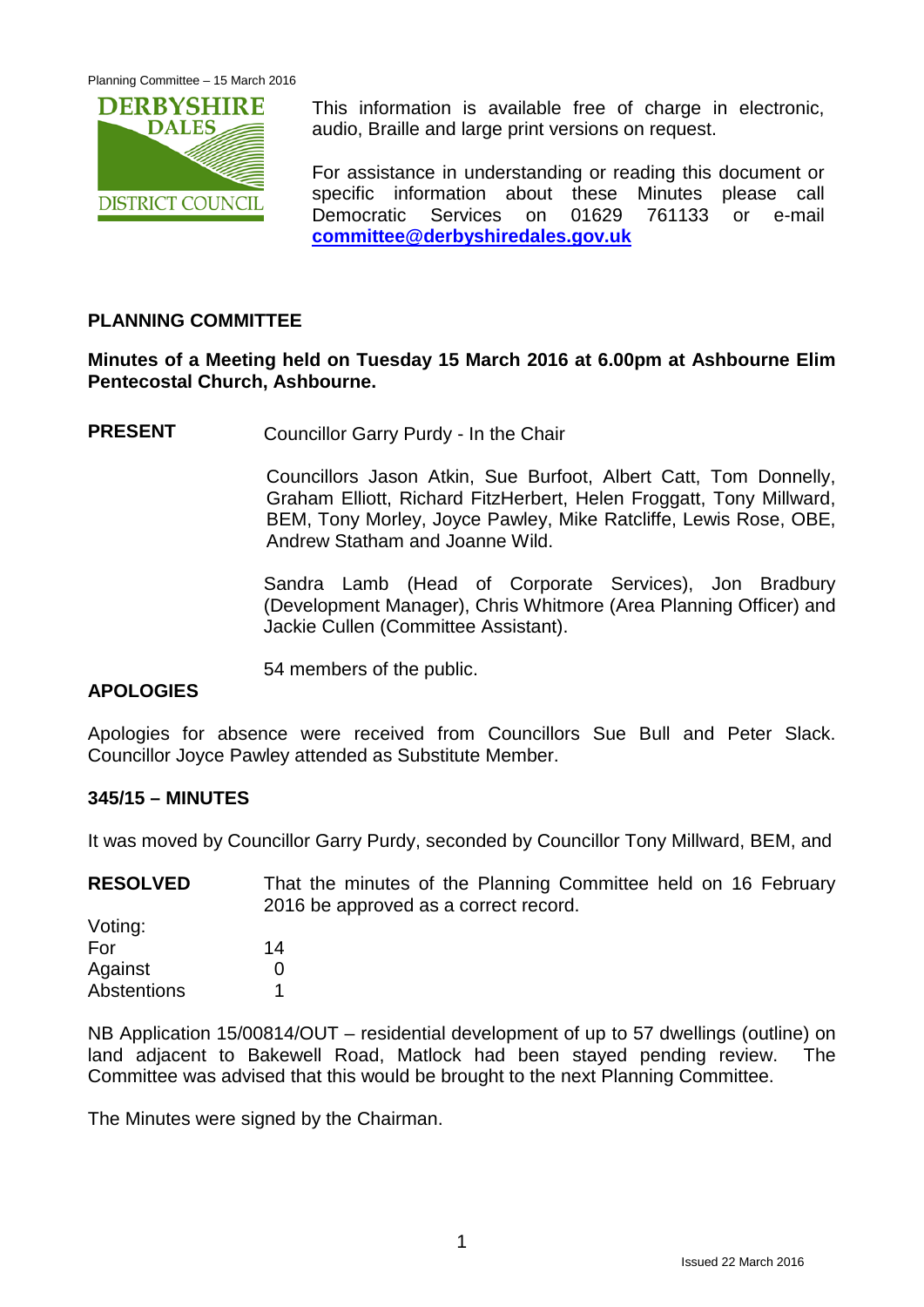## **346/15 – APPLICATION NO. 15/00886/OUT - RESIDENTIAL DEVELOPMENT OF UP TO 17 DWELLINGS (OUTLINE), ACCESS AND LAYOUT AT LAND TO THE EAST OF DERBY ROAD, DOVERIDGE**

The Committee visited the site prior to the meeting to enable Members to assess the impact of the development on local landscape character and to fully appreciate the issues involved.

Correspondence received after publication of the agenda was distributed at the meeting. The Area Planning Officer advised the Committee that the Applicant had requested that access was reserved for subsequent approval. The late correspondence also included the Applicant's detailed response to the Officer's reasons for recommendation of refusal, including photographs attached as appendices; and it addressed the Parish Council's objections, which were set out in a further appendix to the correspondence.

The Area Planning Officer drew Members' attention to paragraph 26 of the report (p18), which should read '… and required a 33% contribution' and not 45% as stated in the report. This equated to up to 17 units on this site, but was subject to change depending on the status of the emerging Local Plan.

In accordance with the procedure for public participation, Mr Jeremy Fryer, Applicant, spoke in favour of the application.

It was moved by Councillor Albert Catt, seconded by Councillor Tony Morley and

**RESOLVED** (unanimously) That planning permission be refused for the reasons set out in the report, with reason (1) amended as follows:

> 1. Residential development of up to 17 dwellings on the site, which is poorly related to the main settlement, would represent a prominent encroachment into the countryside, harmful to the character and appearance of the landscape / surrounding area. This harm to the landscape / character and appearance of the surrounding area would significantly and demonstrably outweigh the limited benefits of the proposal in this case, contrary to Policies SF5 and NBE8 of the Adopted Derbyshire Dales Local Plan (2005) and guidance contained within the National Planning Policy Framework (2012).

#### **347/15 – APPLICATION NO. 15/00313/OUT – RESIDENTIAL DEVELOPMENT OF UP TO 33 DWELLINGS (OUTLINE) AT LAND ADJACENT TO BIGGIN VIEW, HULLAND WARD**

In accordance with the procedure for public participation, the following spoke:

Councillor Richard Bright spoke as Ward Member against the application on the grounds that the proposed development represented an 'unsustainable expansion';

Mr Martin Wise, resident, spoke against the application as it represented too high a percentage growth of the village;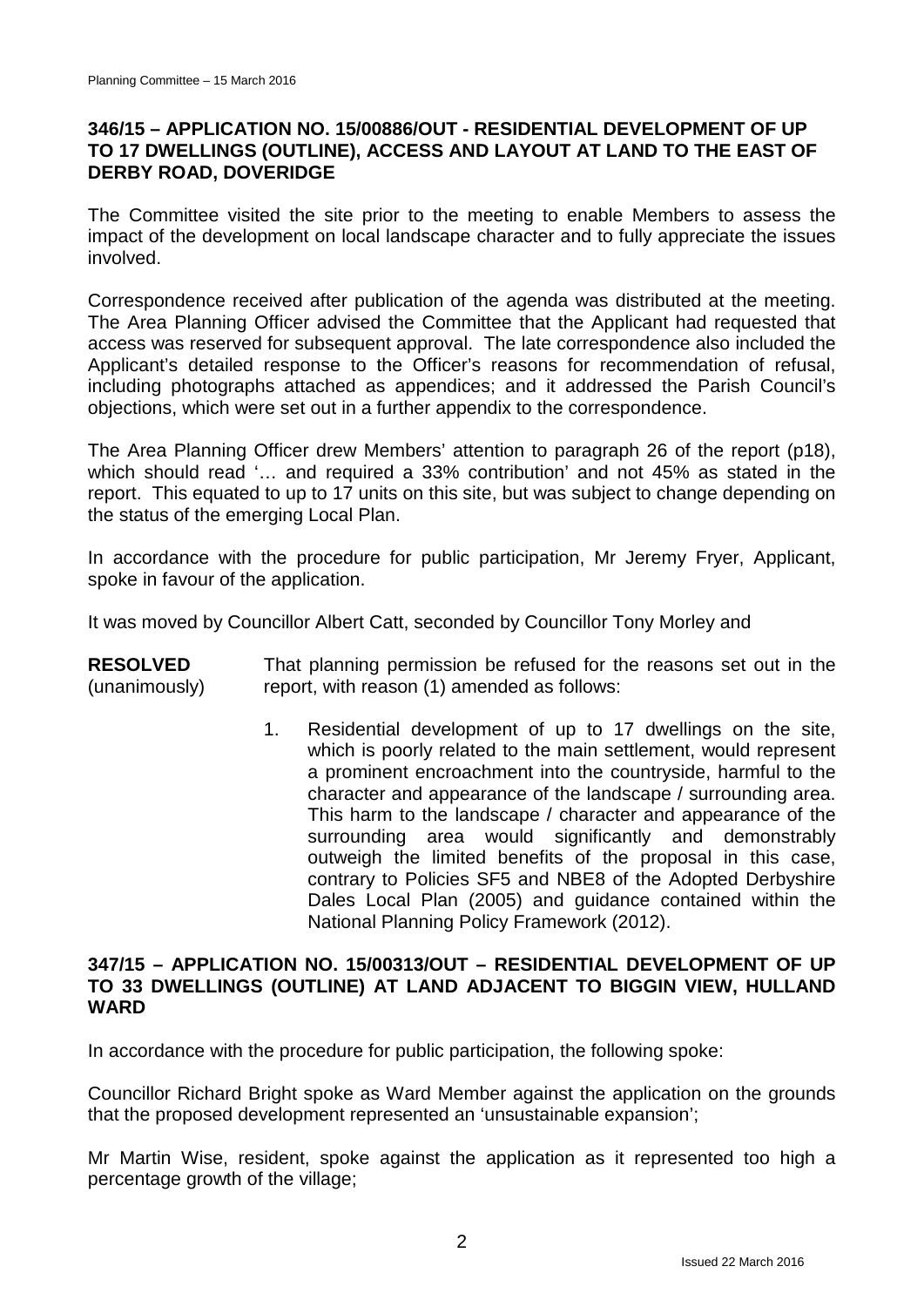Mr Wayne Ward, resident, spoke against the application because of concerns regarding lack of infrastructure (in particular drainage) and affordable housing;

Councillor Michael Baxter, Chair of Biggin Parish Council, spoke against the application on the grounds that it would increase the housing stock in Biggin by 150%;

Mr Jon Millhouse, Agent, spoke in favour of the application.

Correspondence received after publication of the agenda was distributed at the meeting. This comprised a copy of a letter from the Applicant's agent to Hulland Parish Council, attached as Appendix 4 to the late correspondence.

The Development Manager drew Members' attention to a slight amendment to the Recommendation, as follows:

That subject to the completion of a Section 106 Planning Obligation Agreement to secure 8 affordable dwellings on site and an offsite contribution to make up provision to the equivalent of 45% *affordable housing, authority be delegated to the Development Manager to* grant planning permission subject to conditions covering the matters listed in the report.

It was moved by Councillor Lewis Rose, OBE, seconded by Councillor Albert Catt and

**RESOLVED Voting:** That subject to the completion of a Section 106 Planning Obligation Agreement to secure 8 affordable dwellings on site and an offsite contribution to make up provision to the equivalent of 45% *affordable housing, authority be delegated to the Development Manager to* grant planning permission subject to conditions covering the matters listed in the report.

| For                | 13 |
|--------------------|----|
| <b>Against</b>     | 2  |
| <b>Abstentions</b> | 0  |

The Chairman declared the motion carried.

## **348/15 - APPEALS PROGRESS REPORT**

The Development Manager gave a verbal update to the Committee on the Appeals Progress Report, as follows:-

Application reference 15/00089/FUL – Land at Dayfields Farm, Atlow: This appeal had been defended on Members' behalf, but had been unsuccessful. No costs had been awarded, however, as the Inspector was of the opinion that the Committee had nevertheless reached a 'reasonable decision'.

It was moved by Councillor Garry Purdy, seconded by Councillor Tony Millward, BEM and

#### **RESOLVED** That the report be noted.

(unanimously)